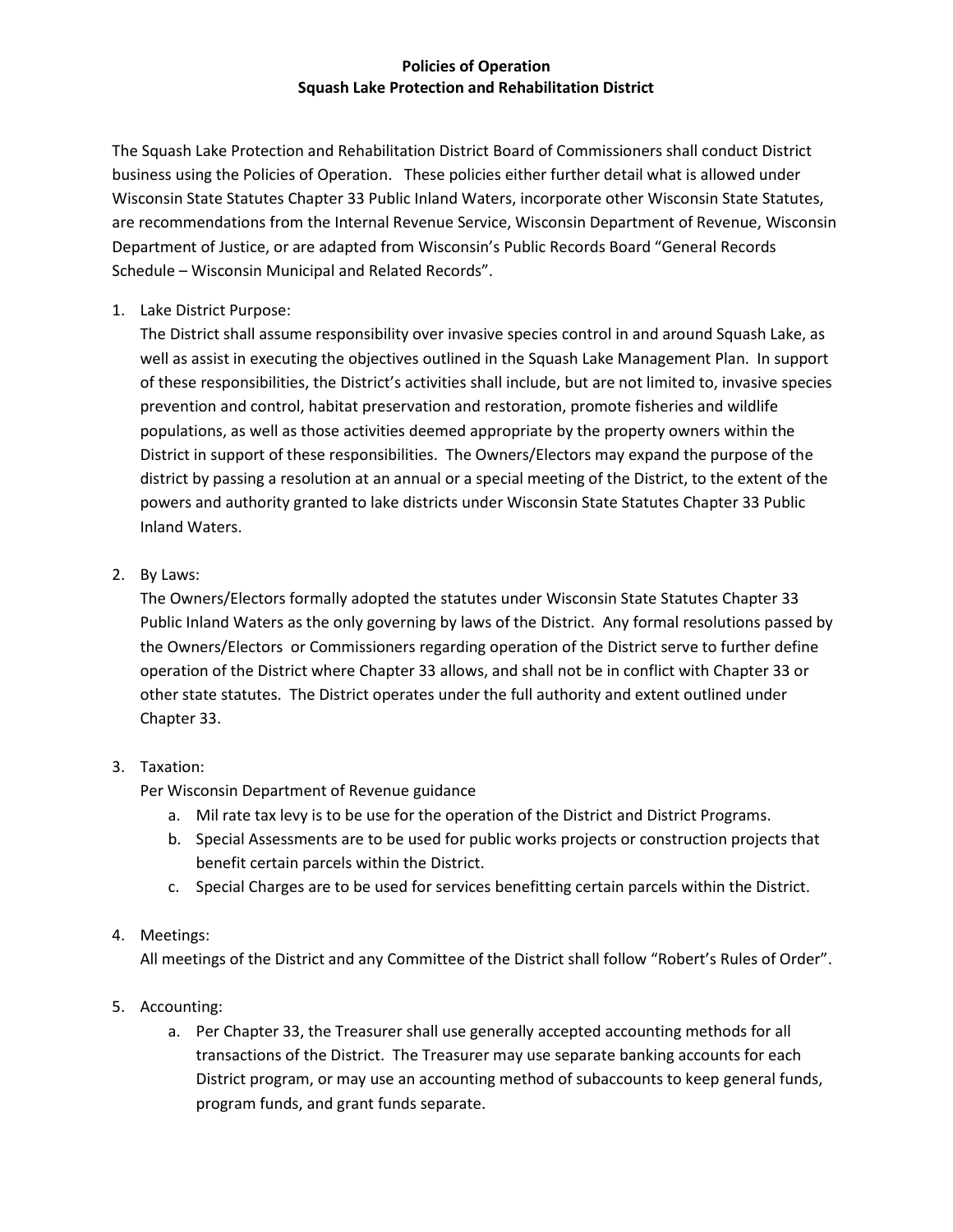### **Policies of Operation Squash Lake Protection and Rehabilitation District**

- b. The District may use FDIC insured bank accounts for checking and interest bearing accounts. The District also may use the State of Wisconsin Local Government Investment Pool (LGIP) for interest bearing deposits. The District is prohibited by law from using investment instruments that put interest and principle at risk.
- 6. Payment Authorization:
	- a. The Treasurer is not required to obtain authorization from the Board of Commissioners to make routine payments covered under the approved budget. However, the Treasurer must inform the Board of payments made against budget during quarterly Board meetings.
	- b. The Treasurer is not required to obtain authorization from the Board of Commissioners to make routine payments for qualifying grant expenses. However, the Treasurer must inform the Board of payments made against the grant(s) during quarterly Board meetings.
	- c. The Chair has a \$250 spending authority for expenses outside of the approved budget or outside of the grant qualifying expenses. The Chair may pay these expenses after notifying the Treasurer, or the Treasurer may request that the Chair grant authorization for such expenses. The \$250 limit is per item.
	- d. All extra-budget spending in excess of the Chair's discretionary spending must have the approval of the Board of Commissioners.
- 7. Records Retention:

Commissioners have the authority to destroy District records according to the schedule listed. It should be noted that before some records are destroyed, the Wisconsin Historical Society should be contacted so that they may be preserved by that organization. This policy applies to the District including any Commissioners, office, special office, committee, agency, or employee of the District.

- a. Permanent Records may not be destroyed: the petition to form the District, the County Resolution forming the District, all filings with the County Register of Deeds including the filings to form the District and any parcel attachments/detachments and District merger, State of Wisconsin Department of Revenue Boundary Change Form, petitions filed by an owner to attach/detach a parcel from the District, IRS or state notices assigning tax ID numbers, land titles, interim and final grant reports for the DNR, attorney opinions, posted meeting agendas, written and approved meeting minutes, approved budgets, Treasurer's Reports, all formal written resolutions presented for vote.
- b. Retained for seven (7) years records may be destroyed after the  $7<sup>th</sup>$  year: district annual financial records (including bank statements, bills, receipts, check stubs, canceled checks), financial audit or review performed on annual finances, DNR grant reimbursement records from the date of the last transaction, records pertaining to legal case files after case is closed, land purchase or sale or transfer, petitions submitted to Commissioners by owners, vendor tax statements issued by the District, tax levy reports sent to the Towns, Tax Apportionment forms submitted to the Wisconsin Department of